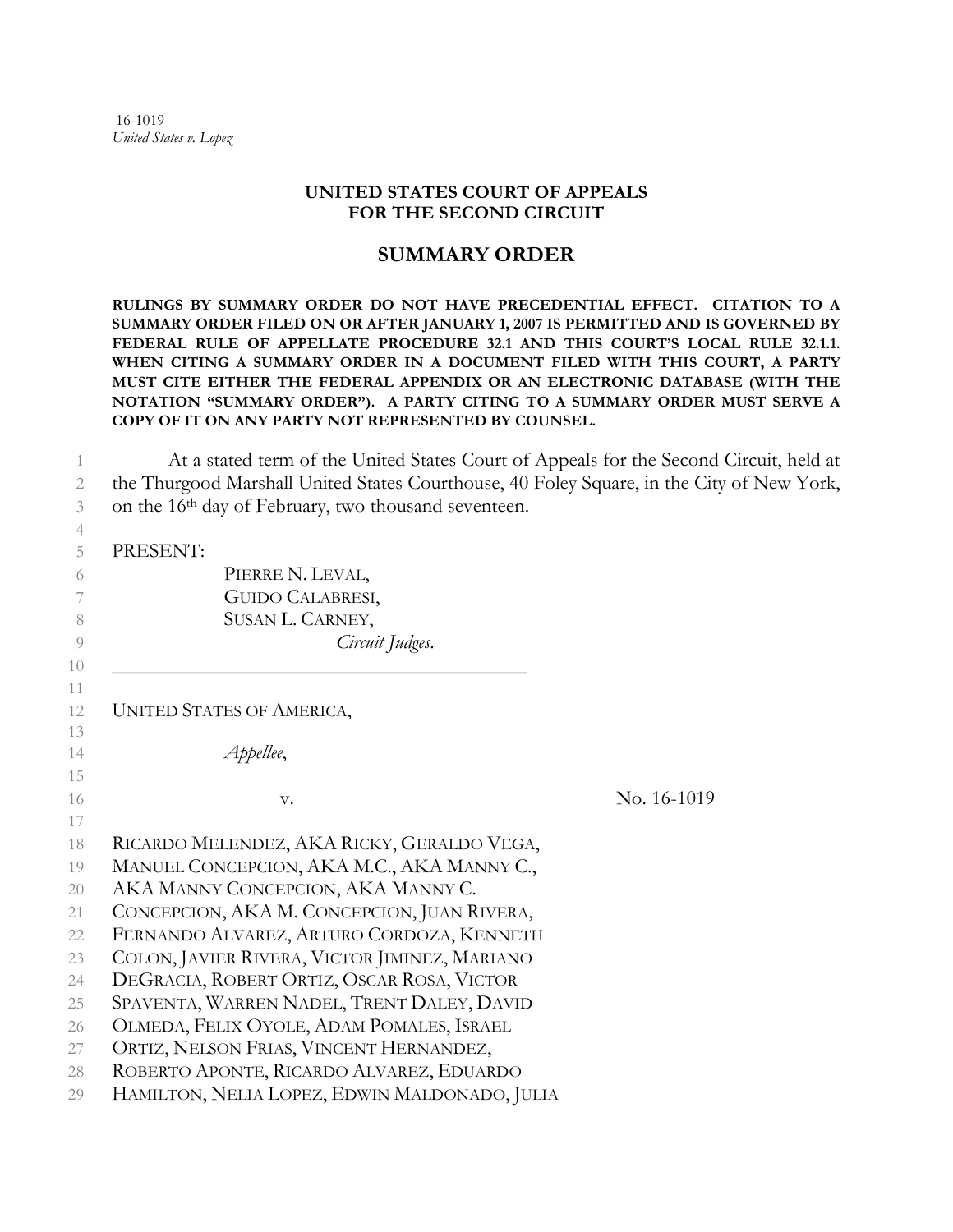| 1                    | SERRANO, JULIA RIVERA, ANTHONY GUZMAN,                                                        |                                                                                                                                                                  |  |  |
|----------------------|-----------------------------------------------------------------------------------------------|------------------------------------------------------------------------------------------------------------------------------------------------------------------|--|--|
| 2                    | WILFREDO GONZALEZ, JAMES RUPERTO, MARC                                                        |                                                                                                                                                                  |  |  |
| 3                    | RAMIREZ, RODRIGUEZ RODRIGUEZ, EDGAR RIVERA,                                                   |                                                                                                                                                                  |  |  |
| 4                    | ANIBAL IRIZZARI, ARMANDO VELASQUEZ, RALPH                                                     |                                                                                                                                                                  |  |  |
| 5                    | BOYCE, RICARDO ORTIZ, HECTOR HERNANDEZ,                                                       |                                                                                                                                                                  |  |  |
| 6<br>7<br>8          | Defendants,                                                                                   |                                                                                                                                                                  |  |  |
| 9<br>10              | VINCENT LOPEZ,                                                                                |                                                                                                                                                                  |  |  |
| 11<br>12             | Defendant-Appellant.                                                                          |                                                                                                                                                                  |  |  |
| 13<br>14<br>15       | FOR APPELLANT:                                                                                | Philip L. Weinstein, for Barry D. Leiwant,<br>Assistant Federal Public Defender, Federal                                                                         |  |  |
| 16<br>17<br>18<br>19 |                                                                                               | Defenders of New York, Inc., New York,<br>NY.                                                                                                                    |  |  |
| 20<br>21<br>22<br>23 | FOR APPELLEE:                                                                                 | Emily Berger, Raymond A. Tierney,<br>Assistant United States Attorneys, for<br>Robert L. Capers, United States Attorney<br>for the Eastern District of New York. |  |  |
| 24<br>25             |                                                                                               | Appeal from an order of the United States District Court for the Eastern District of                                                                             |  |  |
| 26                   | New York (Hurley, <i>J</i> .).                                                                |                                                                                                                                                                  |  |  |
| 27                   |                                                                                               | UPON DUE CONSIDERATION WHEREOF, IT IS HEREBY ORDERED,                                                                                                            |  |  |
| 28                   |                                                                                               | ADJUDGED, AND DECREED that the March 24, 2016 order entered by the District                                                                                      |  |  |
| 29                   | Court is VACATED and the case is REMANDED for reconsideration.                                |                                                                                                                                                                  |  |  |
| 30                   |                                                                                               | After a jury trial in 1991, Defendant-Appellant Vincent Lopez was convicted of                                                                                   |  |  |
| 31                   | various narcotics, racketeering, and weapons offenses. See United States v. Rosa, 11 F.3d 315 |                                                                                                                                                                  |  |  |
| 32                   |                                                                                               | (2d Cir. 1993) (affirming Lopez's convictions). Lopez now appeals the District Court's denial                                                                    |  |  |
| 33                   |                                                                                               | of his 2015 motion for a sentence reduction, made under 18 U.S.C. § 3582(c)(2) in light of                                                                       |  |  |
| 34                   |                                                                                               | recent changes to the United States Sentencing Guidelines. We assume the parties' familiarity                                                                    |  |  |
| 35                   | with the underlying facts and the procedural history of this case, to which we refer only as  |                                                                                                                                                                  |  |  |
| 36                   | necessary to explain our decision.                                                            |                                                                                                                                                                  |  |  |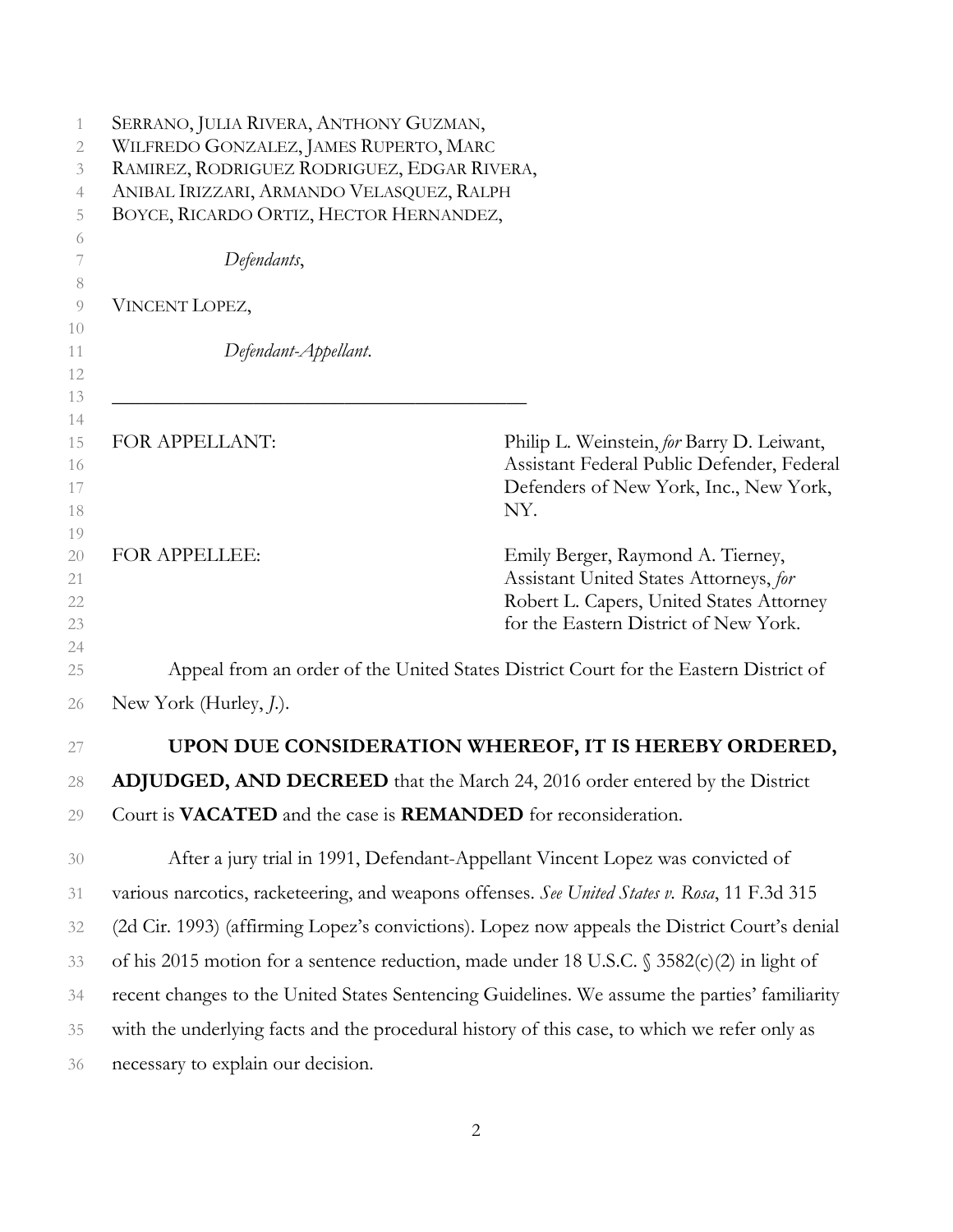1 In preparation for sentencing, on September 11, 1991, the Probation Department 2 issued a Presentence Report ("PSR") regarding Lopez. That report calculated a sentencing 3 range of 324 to 405 months' imprisonment. The Probation Department concluded that 4 Lopez was responsible for aiding and abetting the distribution of 44.8 kilograms of heroin.

5 On October 25, 1991, the District Court (Platt, *J*.) conducted Lopez's sentencing. At 6 the hearing, the court stated only, with respect to the PSR, "The guidelines are as far as I can 7 see accurately computed. And they say that the guidelines pr[e]scribe a sentence here of 324 8 to 405 months." Joint Appendix ("J.A.") 83. With all other relevant factors unchanged, this 9 range would have been "accurately computed" under the then-applicable Guidelines so long 10 as the court found attributable to Lopez *any* quantity of heroin above 10 kilograms. *See* U.S. 11 SENTENCING COMMISSION GUIDELINES MANUAL ("U.S.S.G.") § 2D1.1 (1987). At no other 12 point during the hearing (or in the subsequently-filed written judgment) did the sentencing 13 court either discuss the PSR, make a specific determination of the drug quantity for which 14 Lopez should be held responsible, or indeed refer to drug quantity at all. It sentenced Lopez 15 to 405 months' imprisonment.

16 On November 3, 2014, acting *pro se*, Lopez moved under 18 U.S.C. § 3582(c)(2) for a 17 sentence reduction, citing Amendment 782 to the United States Sentencing Guidelines, 18 which modified Section 2D1.1 to lower the Guidelines range for certain categories of drug-19 related offenses. The District Court (Hurley, *J*.)— newly assigned to the proceedings— 20 appointed counsel for Lopez and counsel briefed the motion. The government opposed the 21 requested reduction. In March 2016, the District Court denied the motion. In a brief order, it 22 ruled that the sentencing court attributed responsibility to Lopez for the distribution of 44.8 23 kilograms of heroin. Because the reduction on which Lopez's motion depended applied to 24 quantities "less than 30 kilograms," U.S.S.G. § 2D1.1 (2014), the court ruled that Lopez's 25 Guidelines calculation was not affected by the Guidelines amendment. This conclusion 26 meant that Lopez was ineligible for a  $\S$  3582(c)(2) sentence reduction.

27 Section 3582(c)(2) authorizes a court to reduce a sentence that is "based on a 28 sentencing range that has subsequently been lowered by the Sentencing Commission." 18 29 U.S.C. § 3582(c)(2). A district court must reject a motion seeking such a reduction if the

3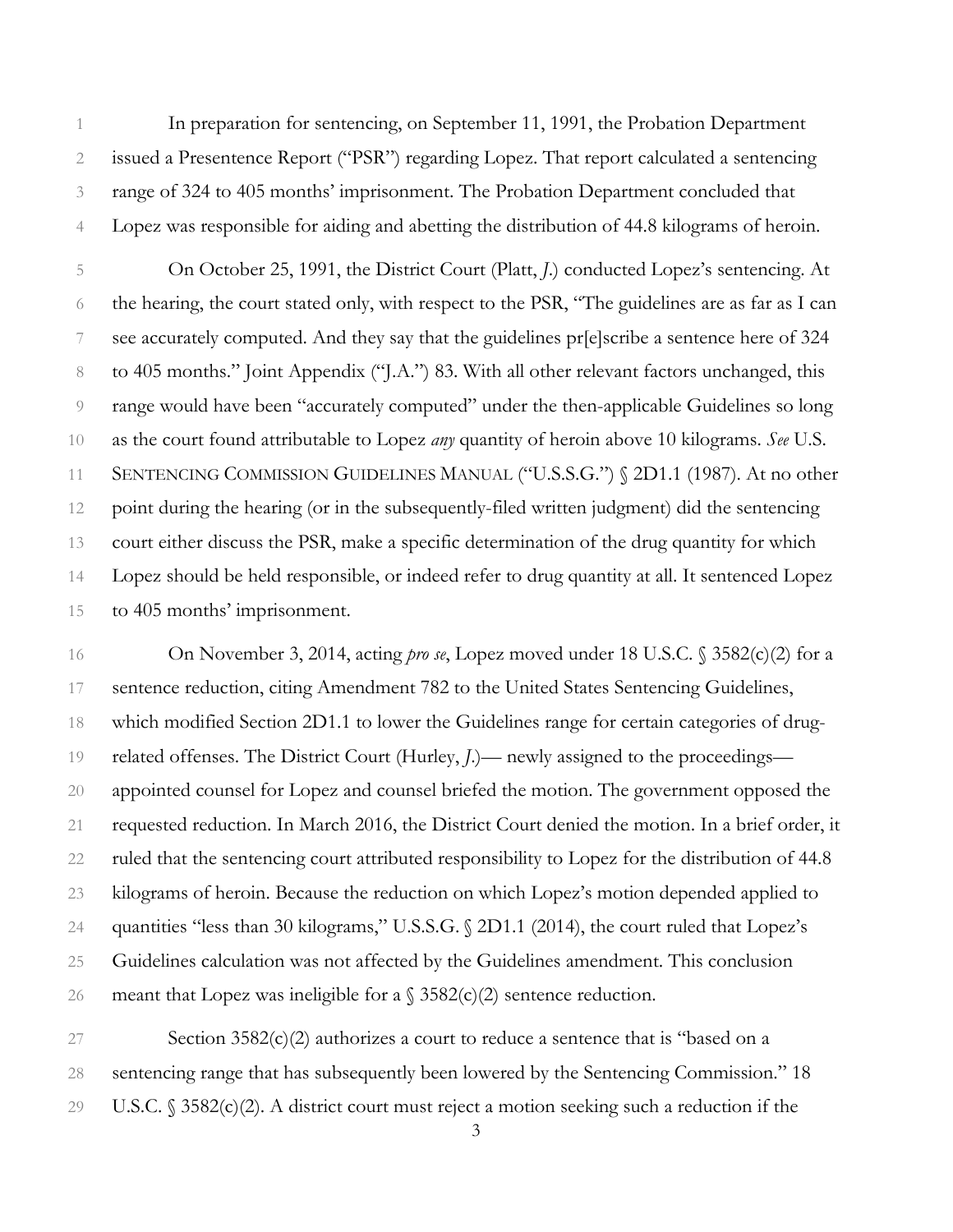1 amendment "does not have the effect of lowering the defendant's applicable guideline

2 range." U.S.S.G. § 1B1.10(a)(2)(B). We review the denial of a sentence reduction for abuse of

3 discretion, *United States v. Rios*, 765 F.3d 133, 137 (2d Cir. 2014), and any factual

4 determinations as to drug quantity for clear error, *United States v. Snow*, 462 F.3d 55, 72 (2d

5 Cir. 2006).

6 Lopez contends that the District Court clearly erred in 2016 when it determined as a 7 matter of fact that the sentencing court found him responsible for 44.8 kilograms of heroin. 8 The government counters that in 1991 the sentencing court adopted the PSR's factual 9 findings as to quantity and that the district court in 2016 correctly discerned that finding.

10 We are constrained to disagree with the government. Neither at the sentencing 11 hearing in 1991, nor in any other format, did Judge Platt explicitly adopt the PSR's finding of 12 44.8 kilograms or otherwise refer to drug quantity. As noted, he stated only that the PSR's 13 Guidelines range was "accurately computed." J.A. 83. It is undisputed that the Guidelines 14 calculation for Lopez in 1991 would have resulted in the 324 to 405 months range for any 15 quantity of heroin above the threshold 10 kilograms. *See* U.S.S.G. § 2D1.1 (1987). The 16 sentencing court's statement that the range was "accurately computed," J.A. 83, therefore, 17 did not necessarily entail a drug quantity finding of any amount more than 10 kilograms, 18 much less the specific amount of 44.8 kilogram referenced in the 1991 PSR. We see no non-19 speculative basis from which to conclude that, merely by describing the PSR's calculations of 20 the Guidelines range as "accurate[]," *id.*, the sentencing court held Lopez responsible for any 21 drug weight above the minimum. The District Court's factual conclusion to the contrary 22 based on the sentencing court's simple reference to an "accurate[] comput[ation]," *id.*, was 23 clearly erroneous.

24 We therefore vacate the District Court's March 24, 2016 order and remand the case 25 for further proceedings consistent with this Order. On remand, the District Court may 26 evaluate anew Lopez's eligibility—a task that is admittedly challenging, but nonetheless 27 feasible, we think—by determining whether the quantity of heroin for which Lopez should 28 be held responsible was less than 30 kilograms, using resources such as the trial transcript 29 and the contemporaneously prepared PSR, as well as testimony offered by the parties.

<sup>4</sup>